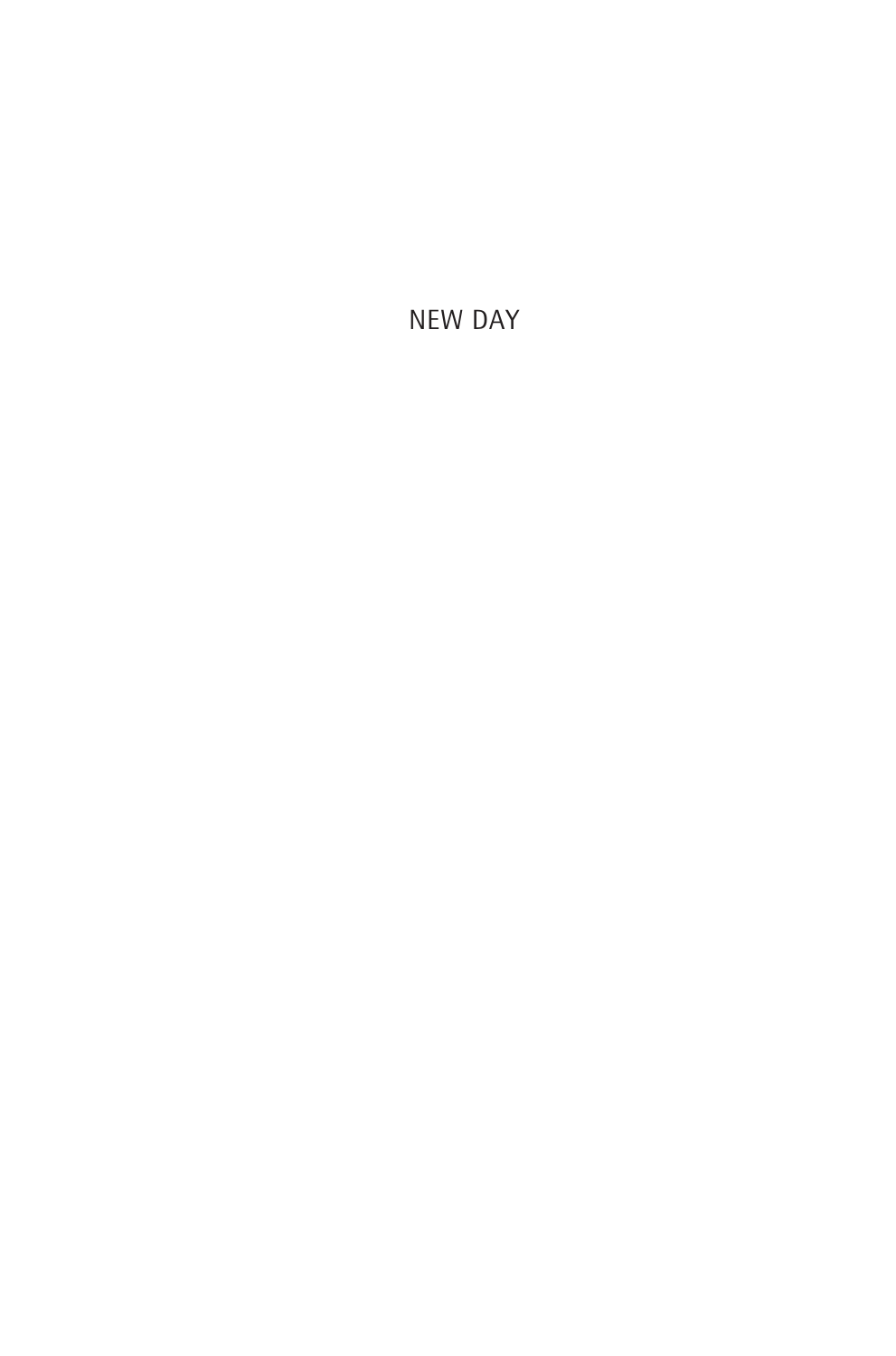### ALSO BY V.S. REID

*The Leopard Sixty-Five The Young Warriors Peter of Mount Ephraim The Jamaicans Nanny-Town The Horses of the Morning: A Life of Norman Washington Manley*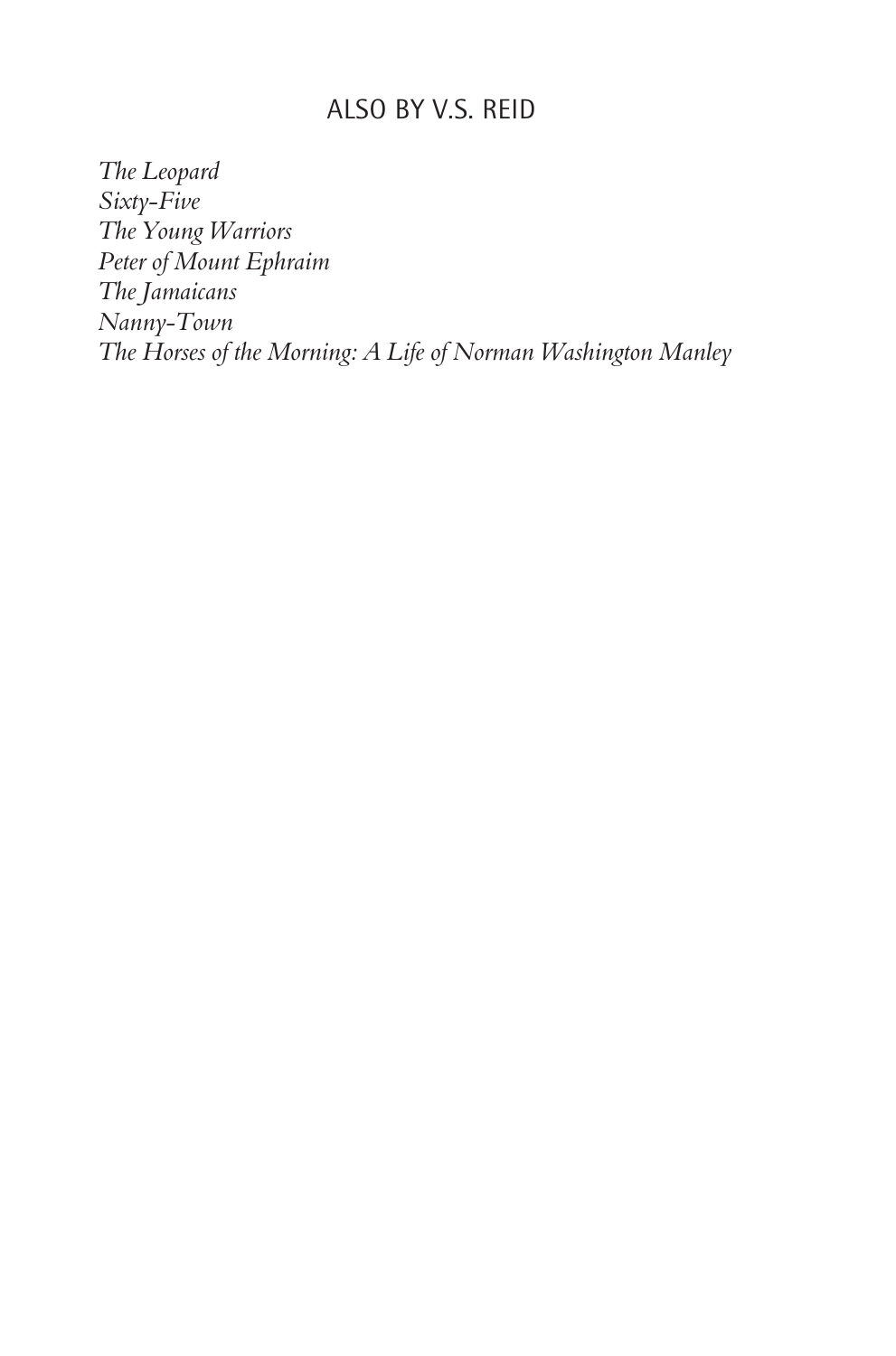NEW DAY

# V.S. REID

INTRODUCTION BY

JEREMY POYNTING



## PEEPAL TREE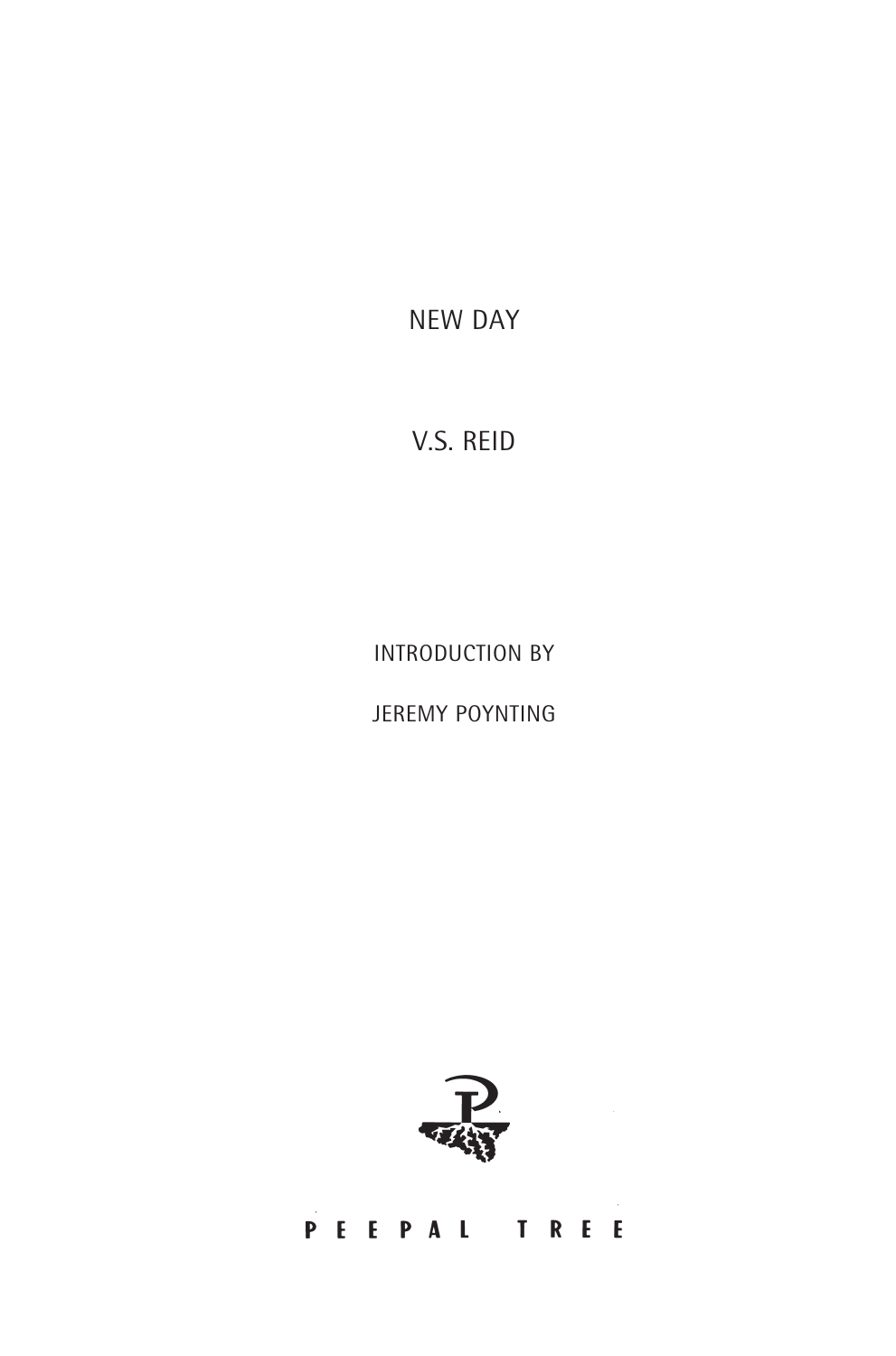First published in the USA in 1949 by Alfred A. Knopf This new edition published in 2016 Peepal Tree Press Ltd 17 King's Avenue Leeds LS6 1QS England

Copyright © 1949, 2016 Mr Peter Reid for the estate of V.S. Reid Introduction © 2016 Jeremy Poynting

### ISBN13: 9781845230906

All rights reserved No part of this publication may be reproduced or transmitted in any form without permission

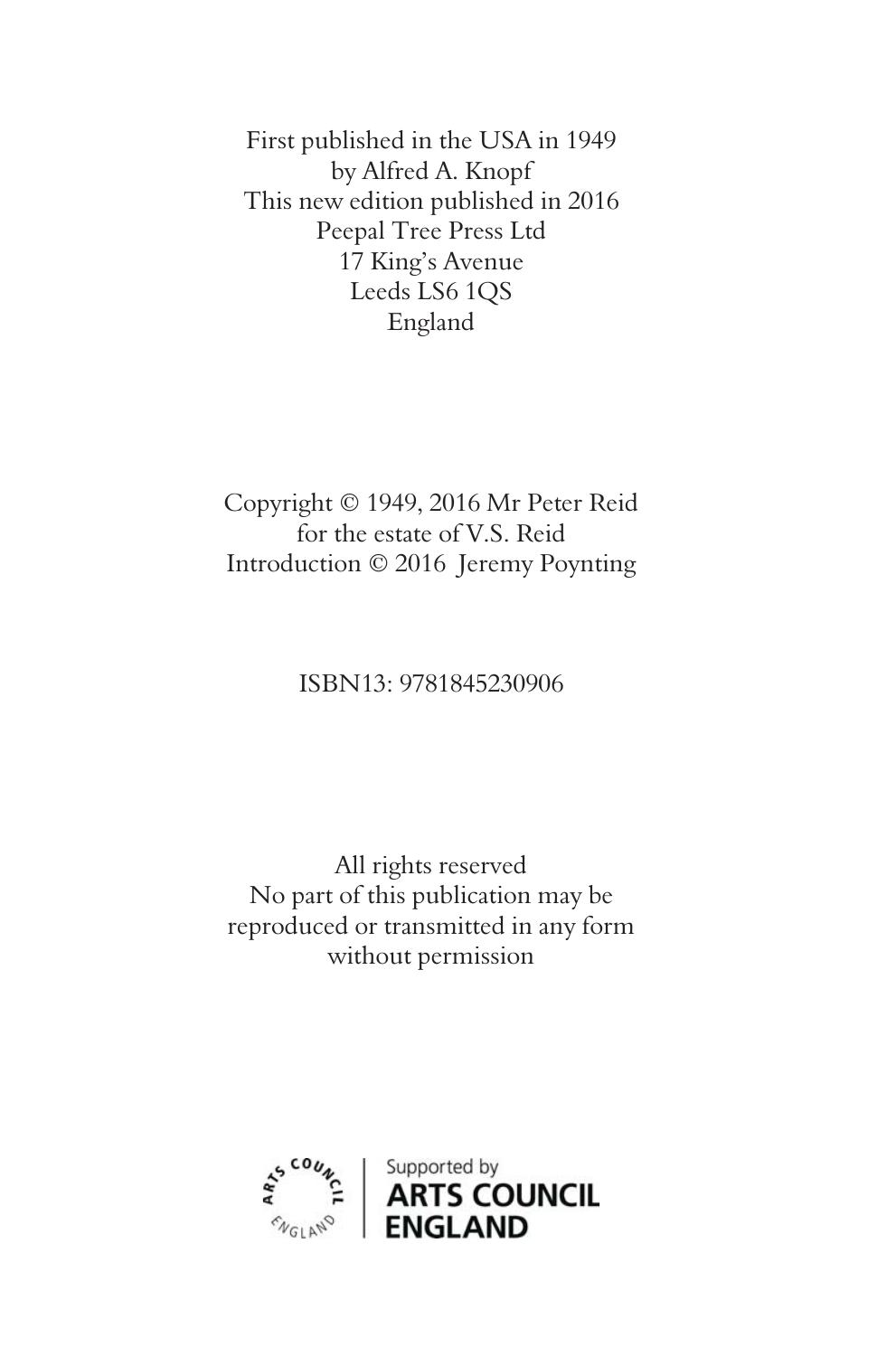# CONTENTS

| Introduction  | 7   |
|---------------|-----|
| Author's Note | 47  |
| Part One      | 49  |
| Part Two      | 199 |
| Part Three    | 257 |
| Glossary      | 357 |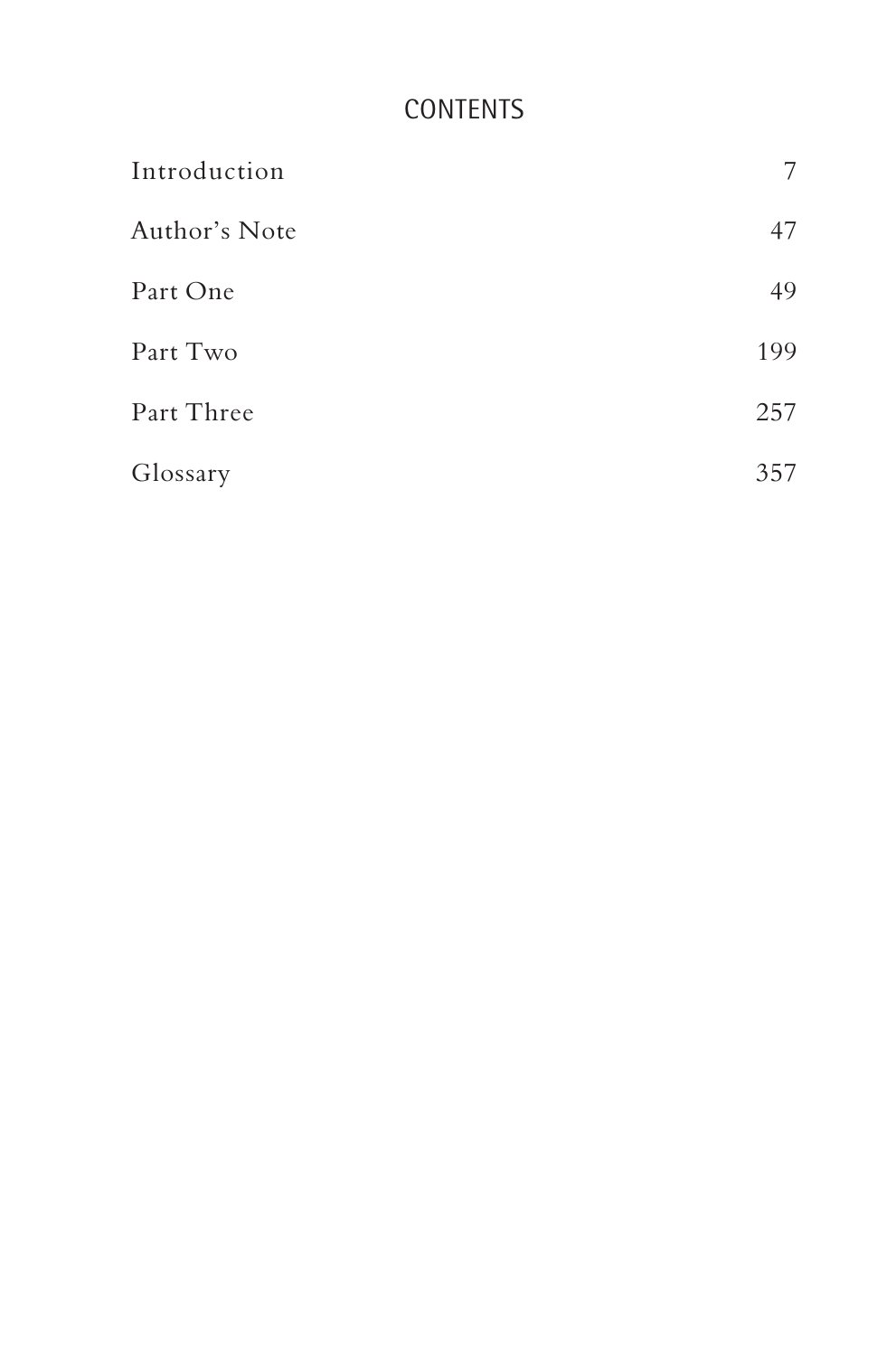To Robert Herring, Bryher, Frederic Wakeman, Bob Lightbourne, Norman Manley, Phyllis Bottome, and all those others who helped, I offer a hearty *thankie.* And to all these and TO MY WIFE I dedicate this book.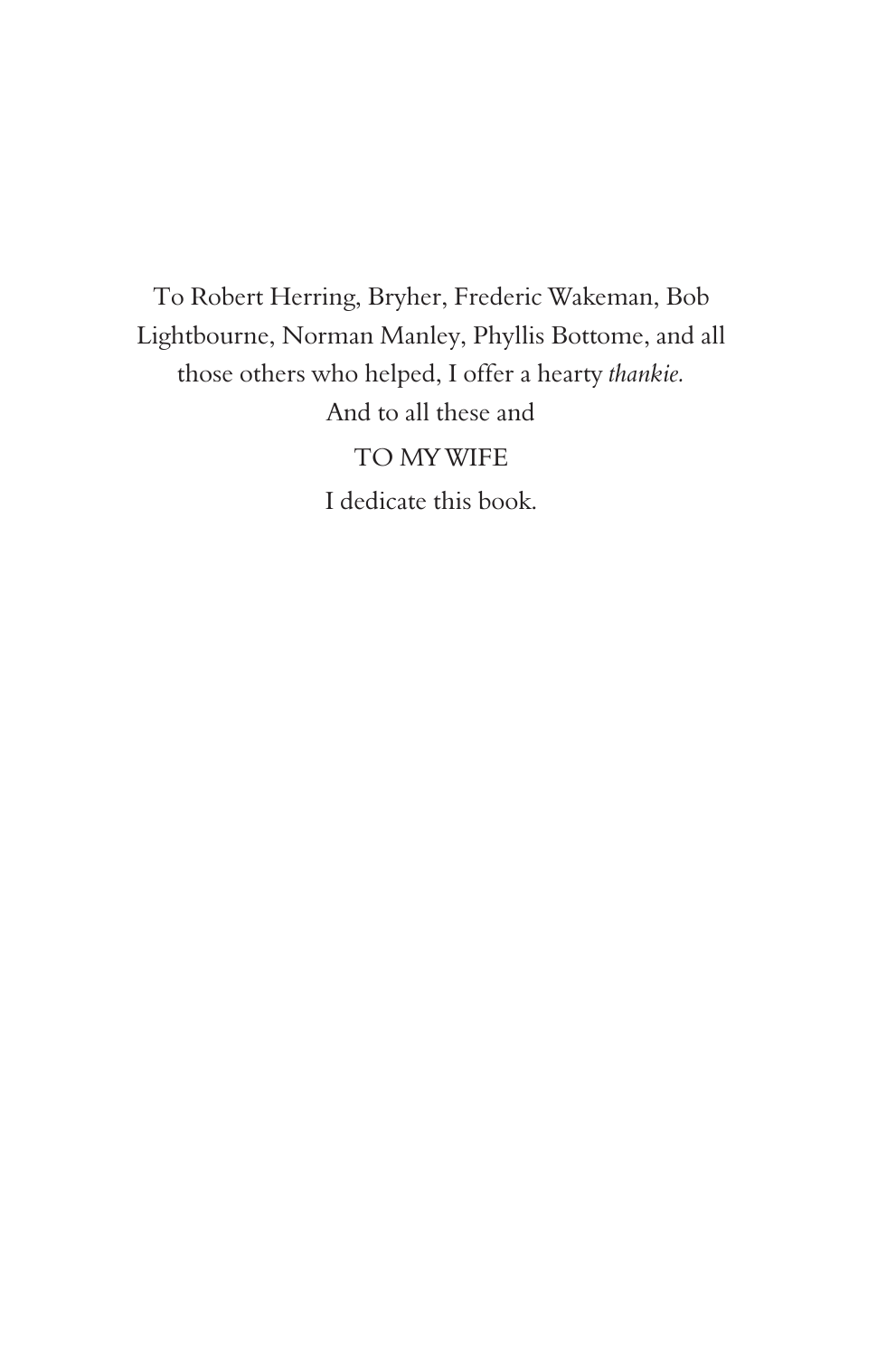### JEREMY POYNTING

### NEW DAY, EPIC OF JAMAICA

#### *1. Reputation:* New Day *Over 67 Years*

This is the third appearance of *New Day* since 1949. At its first publication, Philip Sherlock found "Beauty and inspiration".1 Two decades later, Kenneth Ramchand's The *West Indian Novel and its Background* (1970) established its status as a pioneering text in the West Indian canon as a novel that forged a language of narration that was significantly Caribbean in tone.<sup>2</sup> It was reissued in the Heinemann Caribbean Writers series in 1973, with an introduction by Mervyn Morris that reminds us that it is Reid's character, Johnny Campbell, and not Reid who narrates the events of the novel, and that Campbell has a point of view related to his colour, class and age.<sup>3</sup> A decade later Neville Dawes offered the best case for *New Day* as a Jamaican epic, despite its ideological flaws, about which, from a Marxist perspective, he is sharply and wittily disparaging. He regarded *New Day* as selfdeceiving in treating 1944 as a real break with the past,<sup>4</sup> a view also expressed in Sylvia Wynter's "Novel and History, Plot and Plantation".5 Dawes locates *New Day*'s claim to be a national epic in its sensual celebration of the Jamaican natural world, and of ways of seeing embedded in Jamaica's language. As George Lamming's character Mark Kennedy declares, nation is about "the private feeling you experience *of possessing and being possessed by* the whole landscape of the place where you were born",<sup>6</sup> and Reid, Dawes suggests, creates that "whole landscape" and celebrates it as a resource for all races, all classes – however unequal their access. More recently, though, Victor Chang wants to sweep *New Day* from its position of respect in the Caribbean canon, on the grounds that "it was a novel of its time, filled with idealism and dream but now it seems antiquarian and dated".7

*New Day* is a flawed novel, and in some respects a novel of its time, limited by its masculinism, its social conservatism and failure to reflect the political and cultural existence of the black majority, but it is also an ambitious novel with a living core. It has been read primarily as a work of historical and political fiction – inevitably since this was how it was presented – but this has diverted attention from what is most achieved in the novel. Rather than as a narrative primarily *about* the Morant Bay rebellion, *about* Davie Campbell's commune and Garth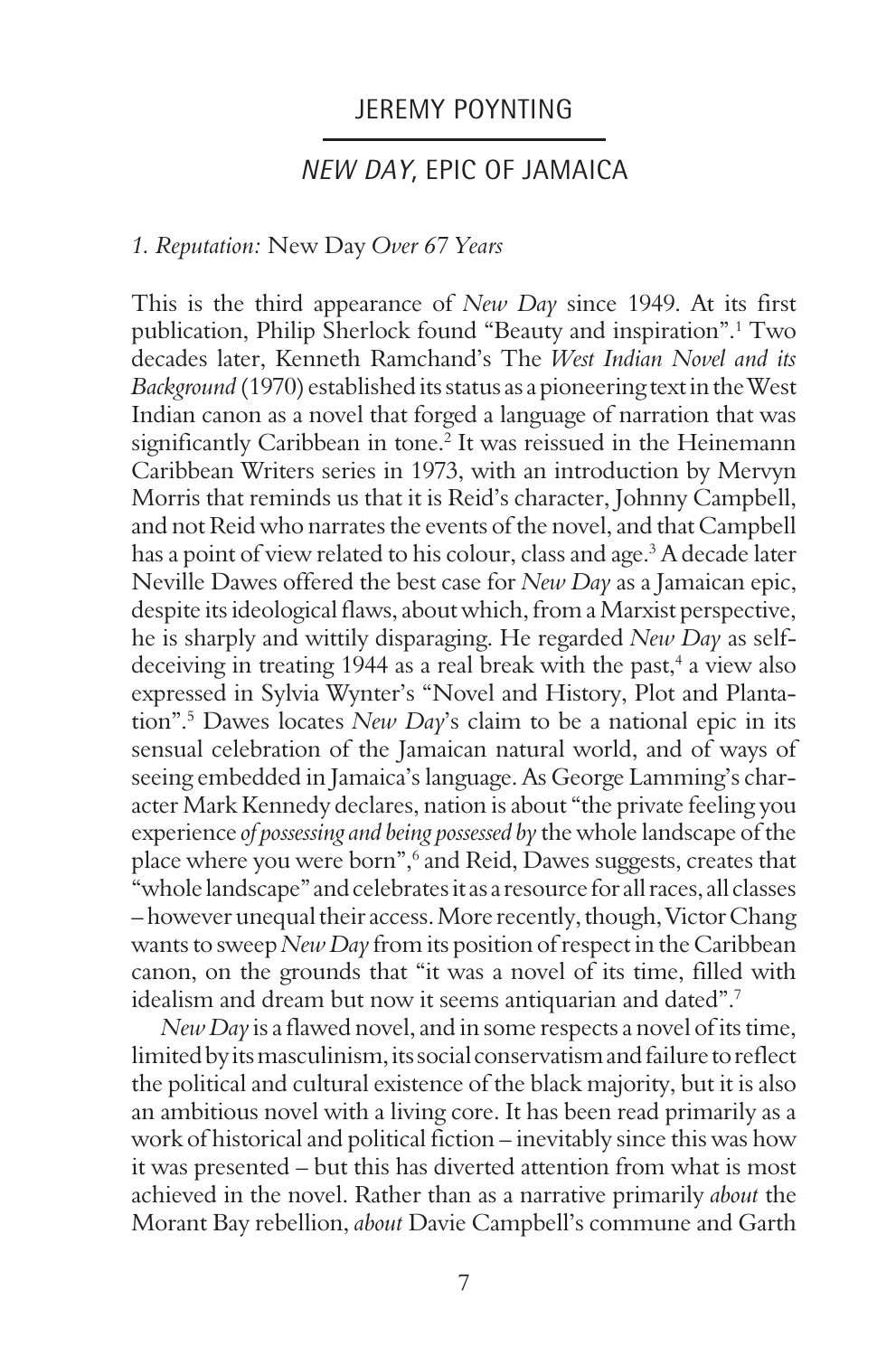Campbell's performance as a politician, what is most enduring in *New Day* is found by a reading that adjusts the focus: this is not just the story *told* by John Campbell, but the story the book tells *about* John Campbell and his changing ways of seeing the world. This narrative tracks a tragic loss of vision, whose trajectory cannot be other than downhill, as the intensity of Campbell's childhood experience fades into a dull and comfortable middle age and an old age lived vicariously. This is more than an echo of Wordsworth's perception that with childhood "hath passed away a glory from the earth". There is a coarsening of his sensibilities – most manifest in his treatment of Lucille – that runs parallel to his increasing reluctance to question his perspective as a near-white man of wealth. This narrative runs counter to the novel's overt upward trajectory from defeat in 1865 to victory in 1944, and it raises doubts about Reid's reputed acquiescence in the bourgeois nationalist agenda.

The intensity of Campbell's childhood comes from the novel's concentration on the human body and its connections with the animate and inanimate worlds of nature. The young Campbell not only feels *in* his body but thinks *with* his body and deduces the thoughts and feelings of others in that way. In this focus, *New Day* expresses a vision of ecological possibility for the human place in the natural world and how it may be lost. It anticipates recent work in embodied naturalist philosophy and cognitive science,<sup>8</sup> and the turn towards the body in contemporary literary and cultural criticism.<sup>9</sup>

*New Day* is also ambitious in a hitherto unrecognised way as being almost certainly the first Anglophone Caribbean novel to engage intertextually with the legacy of the ancient and established classics – Virgil's *Aeneid* and Milton's *Paradise Lost* – relationships seeking epic resonances that have mixed consequences for the novel.

#### *2. What Happens in New Day*

John Campbell's narrative begins in 1944 when, as an old man, on the eve of a new Jamaican constitution, he reflects on his life.

Part One, when he is eight, focuses on the consequences of the 1865 Morant Bay rebellion for his near-white family, whose relative prosperity keeps them from the sufferings of the people of Stoney Gut. It deals with the conflict between his father, Pa John, a pious Anglican who disapproves strongly of Paul Bogle as a Native Baptist and challenger of the colonial status quo, and his second son, Davie, who supports Bogle's campaign. When Davie is arrested, Pa John is about to disown him until he learns that his son will be flogged like a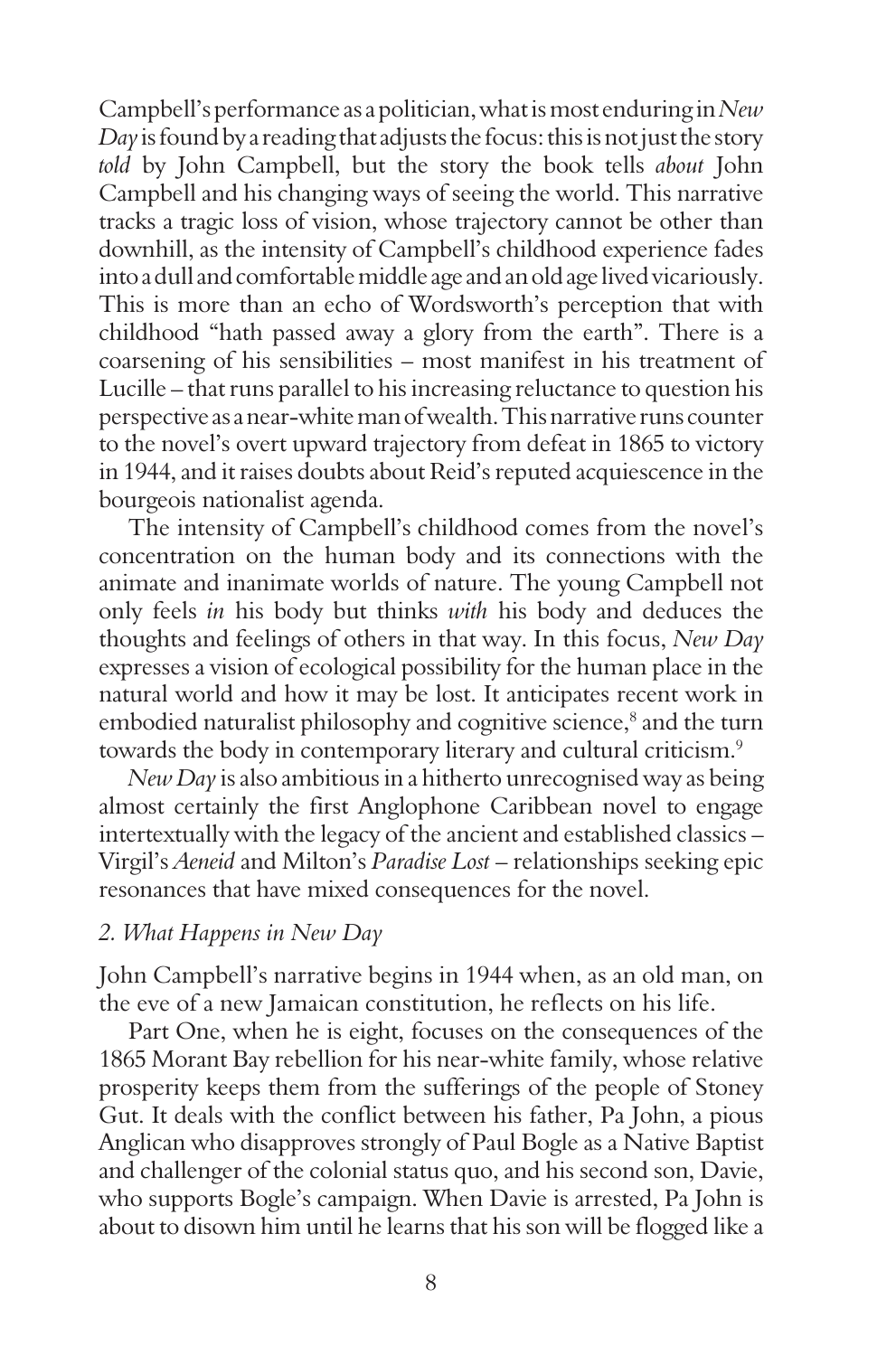black "yam thief". He is so outraged that he signs the Stoney Gut petition, and then as a signatory is forced to flee to the mountains with his wife and children, to escape from the state pogrom that follows the violence outside the Morant Bay Courthouse. A mixture of piety and a misplaced faith in British justice leads to his death when he is shot by the redcoats. In Part One, Johnny plays the role of messenger between Davie and the people of Stoney Gut and witness to events at home, at Stoney Gut and outside the court house. Part One also establishes his friendship with Timothy M'Laren, and ends with the flight of Davie, Lucille Dubois (a white creole who is also a supporter of Bogle) and Johnny to one of the cays off Morant Bay.

The second part covers the years from 1865 to 1882 in some detail, and then very briefly until 1907. On the cay where Johnny, Davie and Lucille have escaped, they are joined by other Morant Bay survivors. Davie sets up a religious commune, "Zion", and changes from being a life-loving fighter for social justice to a pleasure-denying sectarian zealot. Zion ends with Davie's death and Lucille's disappearance in a hurricane in 1882. Later, Johnny, now in his mid-twenties, ignores a letter from Lucille begging for help because he thinks she has betrayed his brother. Belatedly, he goes to Jamaica to find that she has been driven into prostitution. When he goes back to look for her on his second day in Kingston, she has died in the fire that sweeps the city.

The years between 1882 and 1907 see the commune becoming a conventional capitalist enterprise. Following the earthquake of 1907, the survivors return to Jamaica.

By Part Three, John Campbell is a prosperous business man. The years before 1925 are compressed into an account of the rise of Davie's and Lucille's son, John Creary, an entrepreneurial capitalist who develops the business, marries a white woman and becomes part of the Europhile elite. The years between 1925 and 1944 focus on the relationship between John Campbell and his nephew, Garth, whom he and Timothy rescue when cholera kills his mother and father. John sees the spirit of Davie in Garth, and invests in his education, sending him to England to study law, encouraging his nationalist spirit with stories of 1865, but cautioning him not to repeat Bogle's mistakes. When Garth returns from England, he becomes a successful barrister who discovers "his people", the leader of an ill-organised trade union action, and then a reformist politician. Part Three mixes a mythic narrative in which a scion of the Campbell family is destined to become the national leader, and a fictive version of the actual events of the immediate pre-war years, in particular the workers' uprising of 1938.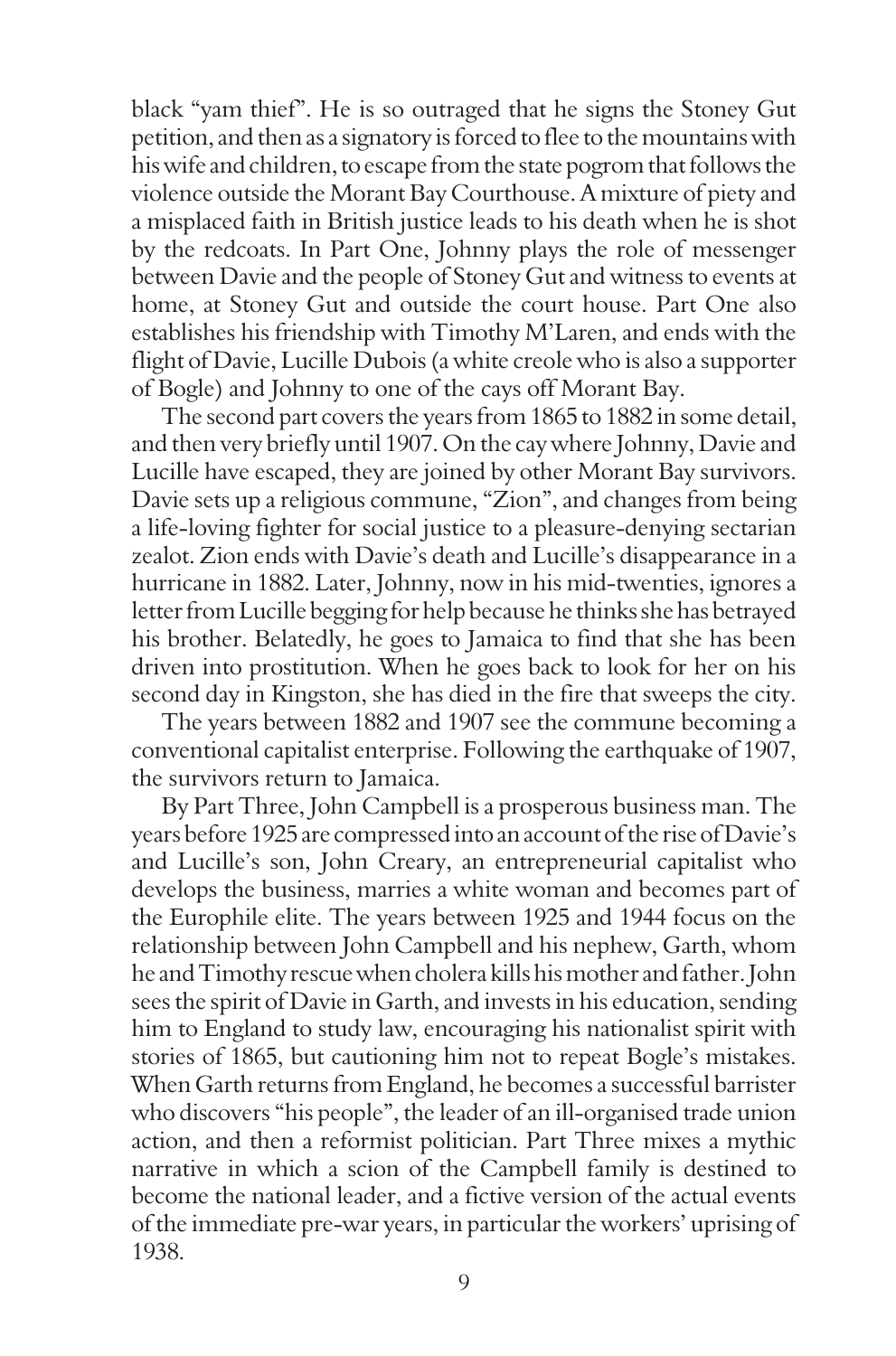### *3. John Campbell's Voices and Those of Others*

It is with John Campbell's voice and story that the reader should start – or rather voices, since *New Day* is a *multi-vocal* work. There is the child witness of Morant Bay; the youth who sees the decline of Davie; the prosperous man who lives through his nephew Garth; and the old man looking back on his life. Each sees differently, and Reid is at pains to distinguish between the remembering old man and the narrating boy who relives his experience, a shift usually signalled by the movement from the historic to the present tense. Occasionally those voices collide: "I am no' the only one shrieking. How could it be me one a-shriek? You ha' not heard say that forty o' we people fell when militiamen muskets talked the first time?" (153, refs. this edition).

There is also an authorial voice that carries a level of understanding beyond the young narrator's years. Sometimes it intrudes as a slip in plausibility – for instance Johnny's over-sophisticated response to Gourzong's inane question "What exactly are they petitioning for?": "But what a fool-fool mulatto-man, that! […] Then people are not starving? And don't they must pay tax…?" (125). Mostly, though, the authorial voice emerges at those points where the novel draws attention to the limitations of John Campbell's perspectives.

There is also a collective, commenting voice of "epic apostrophe" that steps out of time to connect present and past, which is discussed below in the context of *New Day*'s relationship to Virgil's *Aeneid*.

In Part One, Reid emphasises Johnny's childishness. He smirks during prayers, pinches his sister's backside and plays with a captured crab in church. He is prone to schadenfreude, pleased that someone else is getting a paternal whipping (58). He admits: "though I am tall for my years, eight-year-old can no' be long without sleep" and recalls how he has to be picked up sleeping from the road (168).

His life is framed by paternal violence and maternal tenderness; the images of the whip and the breast form key constructs in his perceptions of adult behaviour. He sees Pa John lashing Davie (twice) and Moses and Aaron Dacre, and even knocking his mother down. The breast, maternal, sexualised, and sometimes both, is the counter construct. Johnny speaks of how when he wakes from a nightmare, "Mother hugs you […] and her breasts are a-kiss your face and there is peace on you" (67). Later, these feelings are transferred to Lucille, when "all of a sudden I am in her arms, and soft are her breasts on my face" (195). Breasts are also signs of the munificence of nature ("you must open your arms wide and feed on the breast o' the new day), a feeling Johnny associates with the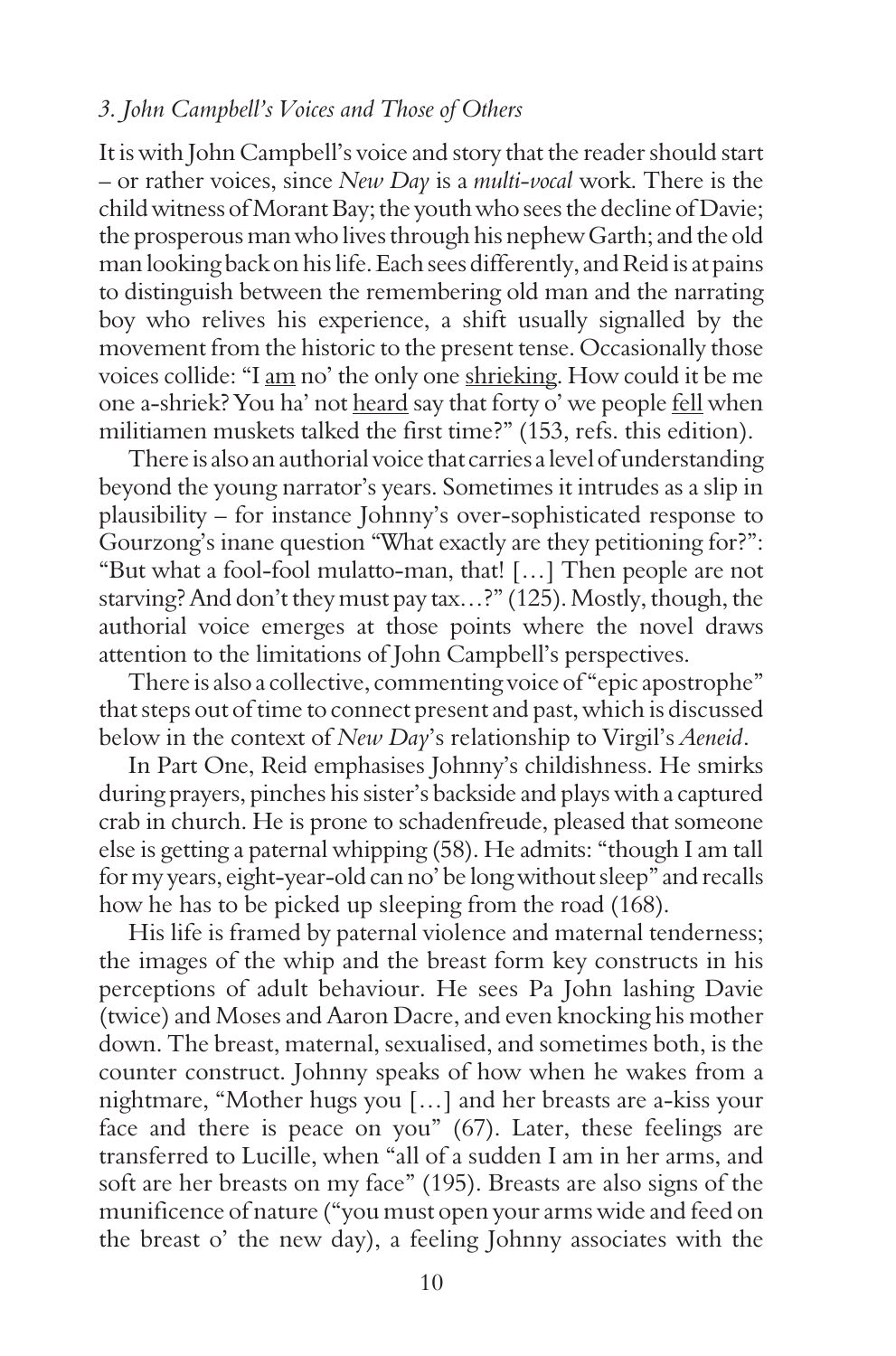moment "when I first saw Lucille". He is well aware of the sexual role of breasts, noting how "Every time Ruthie sees Moses smiling his white-teeth smile at her, her hands must go to her breast" (108). Reid's treatment of John Campbell's evanescent sexuality (with its roots in his childhood relationship to Lucille) is a curious element in the novel that hints at themes Reid drew back from developing.<sup>10</sup>

Johnny's feelings for Davie veer between these two poles. There are the maternal images of being in Davie's arms ("There is everything settling in its right place and quietness there inside of you" (135)), but when he witnesses Davie's anger over the suffering at Stoney Gut, it is the whip he hears: "You ever take a bull-whip and throw the lash forward and bring it back quick so the cowskin fringe curls up and talks sharp to you? Is so Davie's voice" (70).

Reid also locates Johnny's attitudes in his family's near-whiteness, as people who are looked up to by their black neighbours, and on social – though not equal – terms with the real "buckra" whites. When he walks out with Davie, he neither wants to talk to the barrack people (71), nor understands Davie's reproof:

"They will say we are playing like buckra," says Davie.

Is not bad, that? Then why Davie serious so? I am a-think that buckra are great people; for ride, they ride horses all the time and do not walk like negroes and poor whites. […] (75)

His alarm over Davie's vehemence in support of Bogle is aestheticized between images of white beauty and gentleness, and black (and Jewish) ugliness and terror:

Is not the beauty of Davie this I see. I can no' see his broad forehead brown under the hair o' sea-flax. I do no' see the west sky before sun-up that is the colour of his eyes. […]

Like Paul Bogle's and herring-Jew's was Davie's face when he said: *Who it runs over, it runs over!* (37)

And when he's at Stoney Gut, Johnny's images of Bogle are those of a child who has heard the scaremongering talk. His fear, when he is on Mr Abram's back, that "if I fall, down I will be on Deacon's big teeth" (159) make the analysis of *New Day* as an historical novel *about* the Morant Bay rebellion rather beside the point.

But Johnny is also open to learning of a bodily kind. Buffeted by the crowds on the street, he resents that his whiteness is not acknowledged, but then realises that this is how black children are treated, "No softness is on the stones for street Arab" (96). When the militia men charge, he is initially pleased, because he sees the black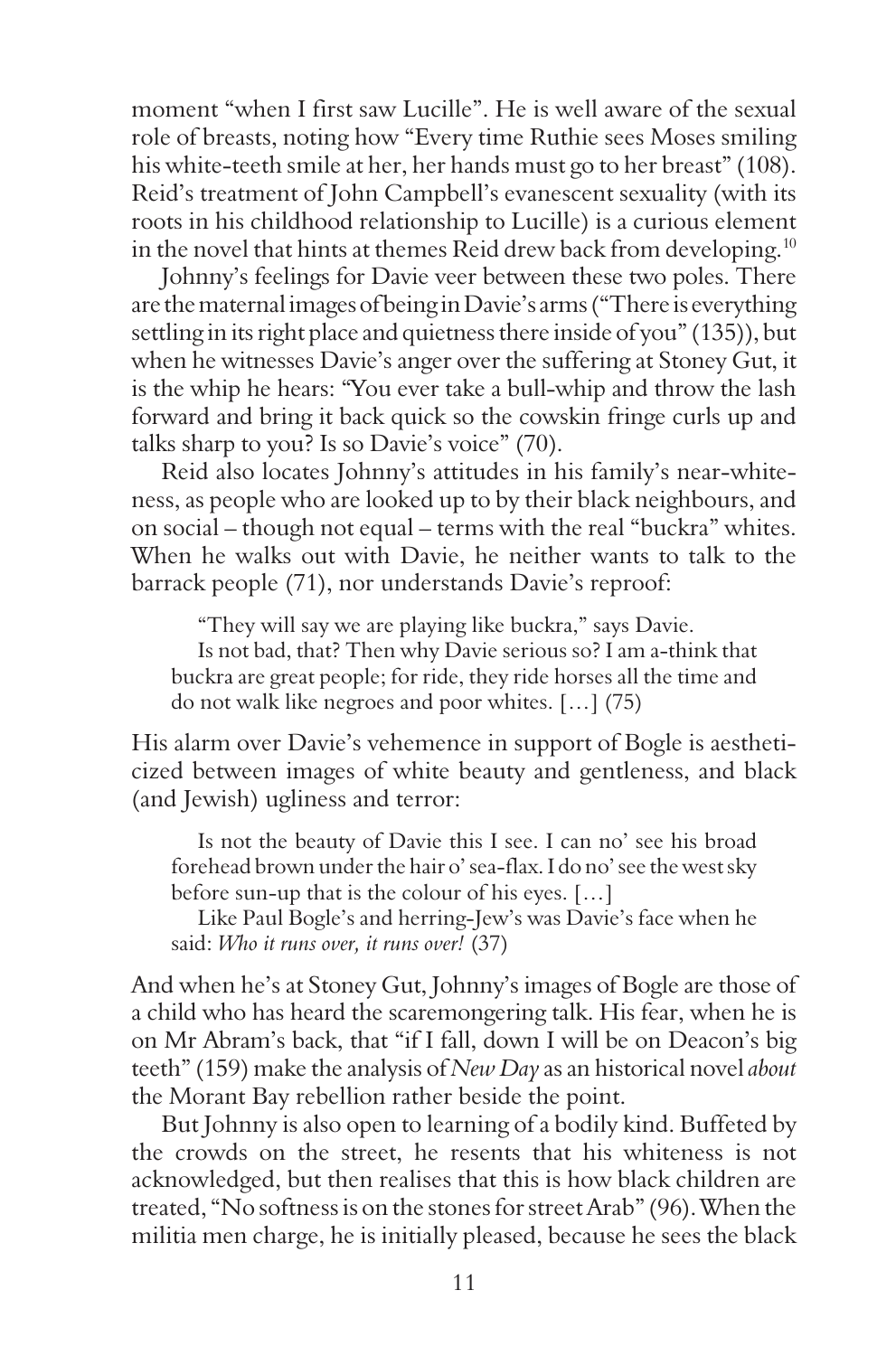crowd as the enemy: "Ride them down, soldier men! Ride them down!" (97). Only when he realises that they will ride him down too does his attitude change.

At one level, this is a boy's adventure story, with echoes of *Treasure Island* and the apple barrel, when for instance he listens "to big people talk" from under the barbecue (119), about the danger brewing in Stoney Gut. But as Reid acutely observes, Johnny is soon bored by this talk, and diverts his attention to watching a mule walk by, observing how the "hind-legs glide and roll behind like sugar-boat men who have just come ashore" (122). His role as messenger is a Tom Sawyerish game. He enjoys being "Bro' John" (99), or "Johnny Newsmonger" as Ruthie calls him, because of the attention he gets – and the chance to irritate his sister ("Poor Naomi, nobody has ever called her *Sis* Naomi" (99)). Johnny's juvenile sexism persists throughout the novel, and it has to be said that *New Day*'s gender politics scarcely goes beyond the observation that this is a man's world.

Reid does observe the authoritarian patriarchy of Pa Campbell's household, including his violence towards his wife. He shows how such gendered roles are learnt early in Johnny's desire for "man-talk" with his brothers, and his contempt for his sickly brother Zekiel, whose weakness is a coded euphemism for effeminacy, who helps with "women work" in the house. At best, Reid's portrayal of Naomi in Part Three suggests that he recognises this is not the natural order of things. Naomi is now a determined woman who speaks her mind very forcibly, dismissing John's cautiousness and his tedious old world metaphors as "man-foolishness", a nice inversion of the "mantalk" that used to exclude her. Later, when Naomi refuses to leave a demonstration despite the danger, John asks her if she wants "To play street-Arab woman and pass up bricks for men when fighting starts?" She ripostes: "If I was no respectable, help, I would help toss rockstone… (294)"<sup>11</sup> But though John admits his sister to honorary manhood, he still reflects "Funny how when time comes like this, Zekiel does no' seem a Campbell" (294). Naomi's ire over Garth's defeatism after the debacle of the strike is one of the points where an forceful alternative to the dominant narrative is expressed.

Where Reid excels is in providing Johnny with vivid and psychologically plausible accounts of his inner feelings, which draw on his previous experiences. When Johnny is brought face-to-face with death at Morant Bay, his account catches his relief, his emptiness:

I am sitting on the ground inside Humphrey's church, not thinking of anything at all.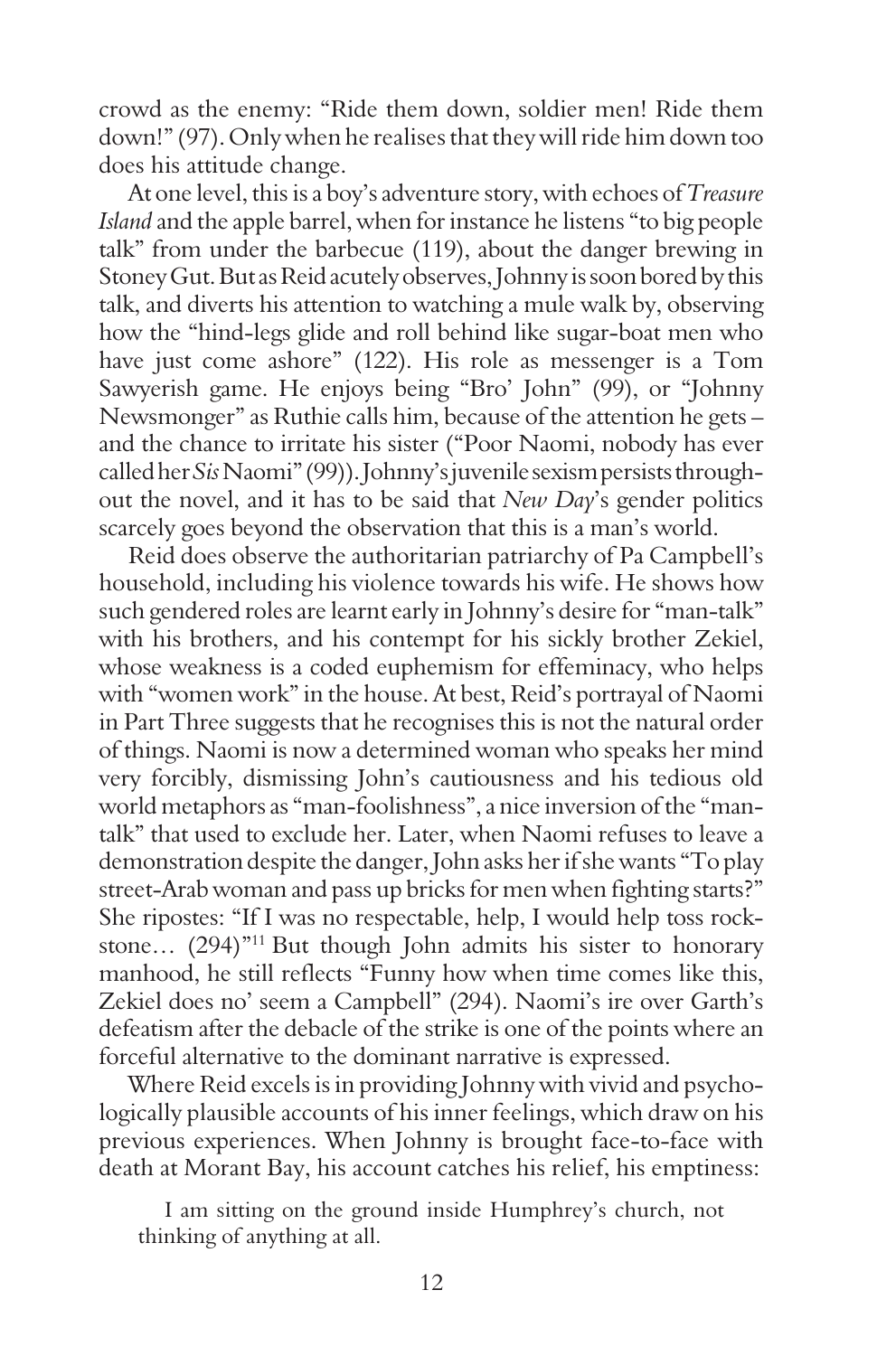I call to mind that one time at Salt Savannah, Timothy and Quackoo and me were sporting in a morning sea, riding on a bamboo raft. We did no' notice that the sea was coming up till we were 'way beyond the blue-water mark. […] But race as we could race, a heavy sea caught up with us, and up we are gone and down again, down to sea-bottom. And then there was a struggle at seabottom, with sand a-fill our ears and nostrils, and water pounding out our breaths. When well bruised and full o' aches we crawled out on to the shore, gasping like groupers in net, we just lay flat on the sand, a-think on nothing at all, at all.

So, is how I stay now, my back leaning on Humphrey's wall. (154)

### *5. An Embodied Narrative*

But what Reid achieves in this first part of the novel is much more than vivid imagery and intimacy of observation. The *more* lies in the foregrounding of the body-focusedness of Johnny's narration, the embodiment of his mental processes and the use of metaphors drawn from the natural world in which he leads his life. This is what is most original and achieved in *New Day*. From the focus on eyes (as one would expect in a narrative of witness), on ears, mouths, throats, noses, hearts, feet and so on, Reid provides Johnny with a rich psychology of perception. For instance, observing his father's response to Dr Creary's advice to quit their home, Johnny records:

Father looks around on we, *his eyes walks away and goes to long distance*. Still Doctor Creary talks to him, but his eyes are *gone away to think*. They come back to look at us to see if he is thinking right; he looks away again, and when he comes back to Doctor Creary his eyes say the doctor is right. *But aloes thick at his throat*. (176, my italics)

This is prose that is alive, where the reader is placed in the active, interpreting position of the child.

To see just how committed Reid is to networks of embodiment, particularly in Part One, consider a few statistics. *New Day* has over 322 iterations of *heads*, 300 of *eyes*, 99 of *throats*, 89 of *shoulders*, 81 of *feet*, 75 of *bellies* and *stomachs*; 62 references to *blood*, 47 to *hearts*, 36 to *noses* and *nostrils*, 30 to *ears*, 16 to *lips*, 14 to *mouths*, 12 to *sweat*. There is only one reference to *brain*, and whilst there are 47 references to *mind*, these treat mental operations in thoroughly embodied ways. To give one example of the distribution of bodily reference in the novel: of the 89 iterations of *shoulders*, 68 are in Part One. By contrast, Roger Mais's *The Hills Were Joyful Together* (1953), a novel of similar length, with a close focus on the physical existence of Kingston yard-dwellers, has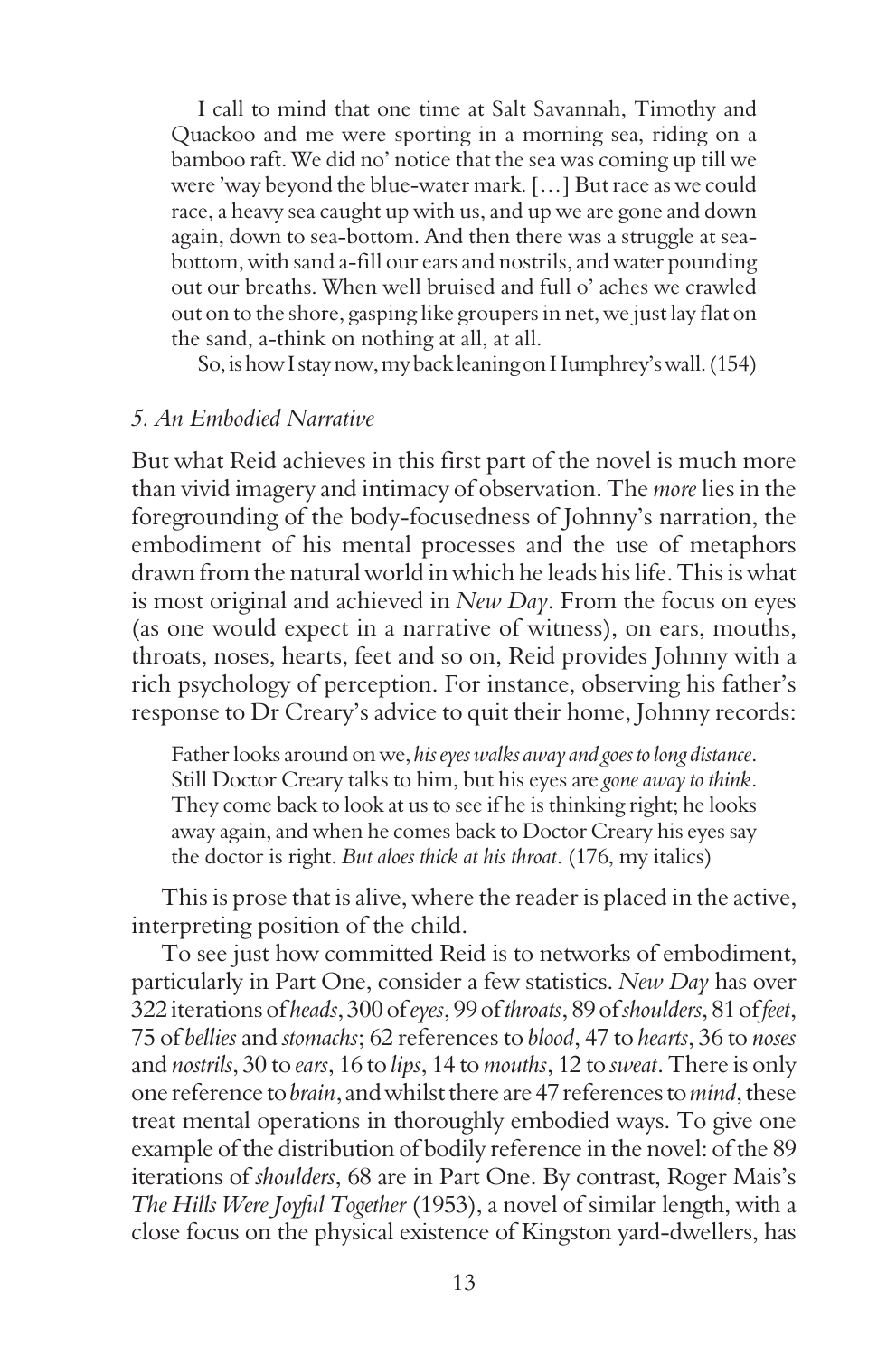roughly half the iterations of body parts (152 heads, 127 eyes, 37 throats, 50 shoulders, 45 bellies, 15 ears). The only reference that exceeds *New Day* in frequency is to feet (88 references), which is not surprising in a novel that has a thematic focus on pursuit and flight.

It is not just the frequency of reference (some simply point to body parts in naturalistic ways – as do almost all the references in Mais's novel), but how the body is given agency. Eyes, for instance, don't just see, they make four or don't make four; deep thinking goes on back o' them; they watch thoughts inside, walk over, roll, stumble, laugh, go to bed, a-hide, a-dance. Reid's location of Johnny's perceptions *in* the natural world is discussed below, but there are also ackee pod eyes, young moon eyes, eyes like glass marbles, fish-eyes, yellow-snake eyes, mouse eyes. Johnny describes Davie's hate-filled eyes as being like a yellow snake's, whilst Davie accuses Johnny of being like "a two-day tweet-to-whit with two eyes that are no' opened yet" (72). Within this network of reference, Johnny's personification of "Day is just rubbing sleep out o' his eyes" (174) hardly seems fanciful.

Other organs of sense are either active or beset by action. Ears cock, are deaf, ring, and are torn at by loud sounds. Noses are looked down, spoken down, picked, have Saturday night put on them (i.e. go red with drink), and body scent is rank in nostrils.

Organs associated with feelings are brought into vivid play. Hearts pump and pump, beat strong, go bump, bump, bump; a-leap, come up to the mouth, jump; be a-swelled by pain; feel like trace leather has been fastened around them; batter against the walls of the chest. The physicality of these descriptions reanimate such dead metaphors as *know it by heart*, *singleness of heart*, *hardness of heart*, with *heartiness* and being *hearty*. Similarly, bellies are heavy, fattened, filled with air, kiss ribs, feel pain, fear; cymbals crash inside them; they are the source of laughter, hiccups; they creak up and down, can be deep in thought ("talking away the full of his belly"), and can be lost – as in Ruthie's "lost belly" when she loses her baby.

Perhaps even richer in descriptive variety are the organs of communication – though in Johnny's narration no part of the body does not speak. So, heads toss leader-bull fashion, shake, are raised, lowered, turn, are held high, look over, bob, jerk, twist, nod, beat in time to tunes; are like a wild boar's, are flatheads, long-heads, hotheads, scratched, rubbed, held proud, can make head nor tail o', are thrust forward, bent, scattered (confused), are young, bald, old, grey.

Mouths open like macca-back fish, like rat-trap, like a shored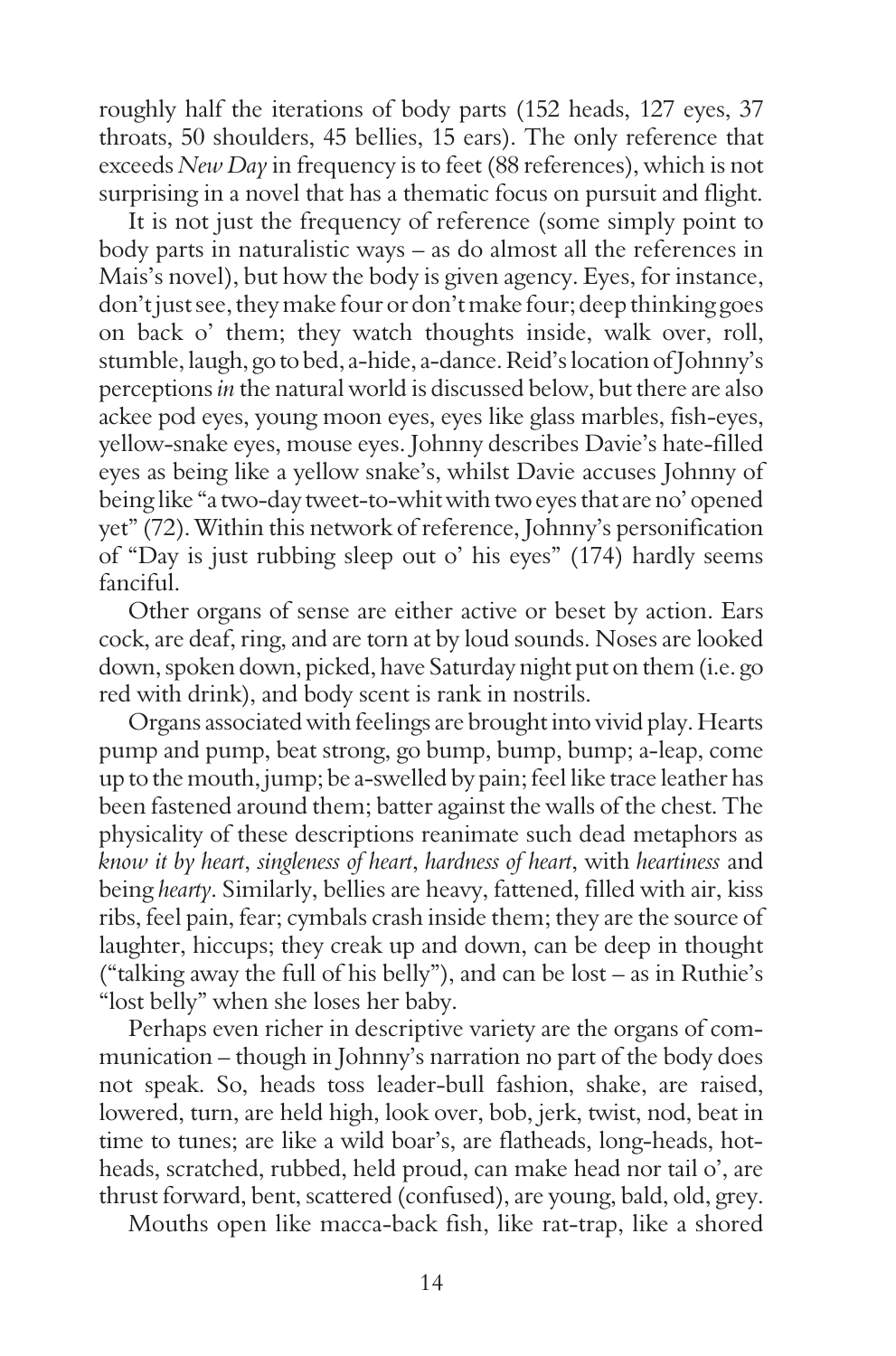mullet; are pot-mouths, blabber-mouths, heavy mouths; Davie is "two-mouthed" (deceitful); gourd-mouth Johnny is told not to blab; Lucille's mouth is like a two-day kling-kling a-beg for air; a woman is blah-blah mouthed; hearts jump through mouths; one character is a "water-mouth man who must flow and flow", another's mouth went too far before him, whilst Naomi "tucks in her mouth", but also utters crudely proverbial saying when she tells her nephew, Garth, "*Cover your mouth!* You blabbing like the bottom o' sick barrack people who ha' taken castor oil!" (303).<sup>12</sup> There are *lips* o' stiffness, lips that suck at a blood-plum (Lucille has red lips); someone has no fullness to his lips, another has no lips to his mouth, whilst Mr. Abram has lips to his mouth – he is talking enough-plenty! Before words reach the mouth and lips, *throats* and the sounds coming from them are often the most reliable sign of meaning. Throats have molasses in, treacle in, iron in, aloes in (frequently); thunder rolls in them; Davie talks with teeth in his throat; throats have croaks in, spittle in, dryness in, music in; they a-tremble like humming bird, fear whistles in them, john-to-whit [sounds] bubble in them, happiness is thick in, eye water is in them; they are filled with slime, thirsty men suck at their throats; a shriek is a bubble in John's throat, whilst sorrow a-tear through it. When Davie is dying: he "whispered with his throat like how the dying do when their lips die first" and on the last morning of the novel: "deeprunning water is the song that pours from their throats to greet this new day" ( 355).

Much the same can be shown in Reid's treatment of the limbs of action – feet, arms, hands – but the role of shoulders will suffice. In earlier chapters, they are the passive recipients of the beatings (and are proverbially the bearers of burdens), but in *New Day* they become the principal metonym for the militant actions of the Stoney Gut men:

"Shoulders, shoulders are all I see; but ha' shoulders ever talked to you like how they talk to me this day? Men are ploughing there up courthouse way, and their shoulders talk back to me […]

"They plough and plough and plough. Presently they have stopped working, and the shoulders move away. I can see they had been ploughing at death." (154)

The conjunction of shoulders and ploughing is one of the places where *New Day* echoes the *Aeneid*, which reiterates references to shoulders 74 times, mostly in scenes of war. Robert Fagles' translation has the lines (2/448-450): "so through spears, through enemy ranks we plow/ to certain death".13 Bogle was also recorded in the Royal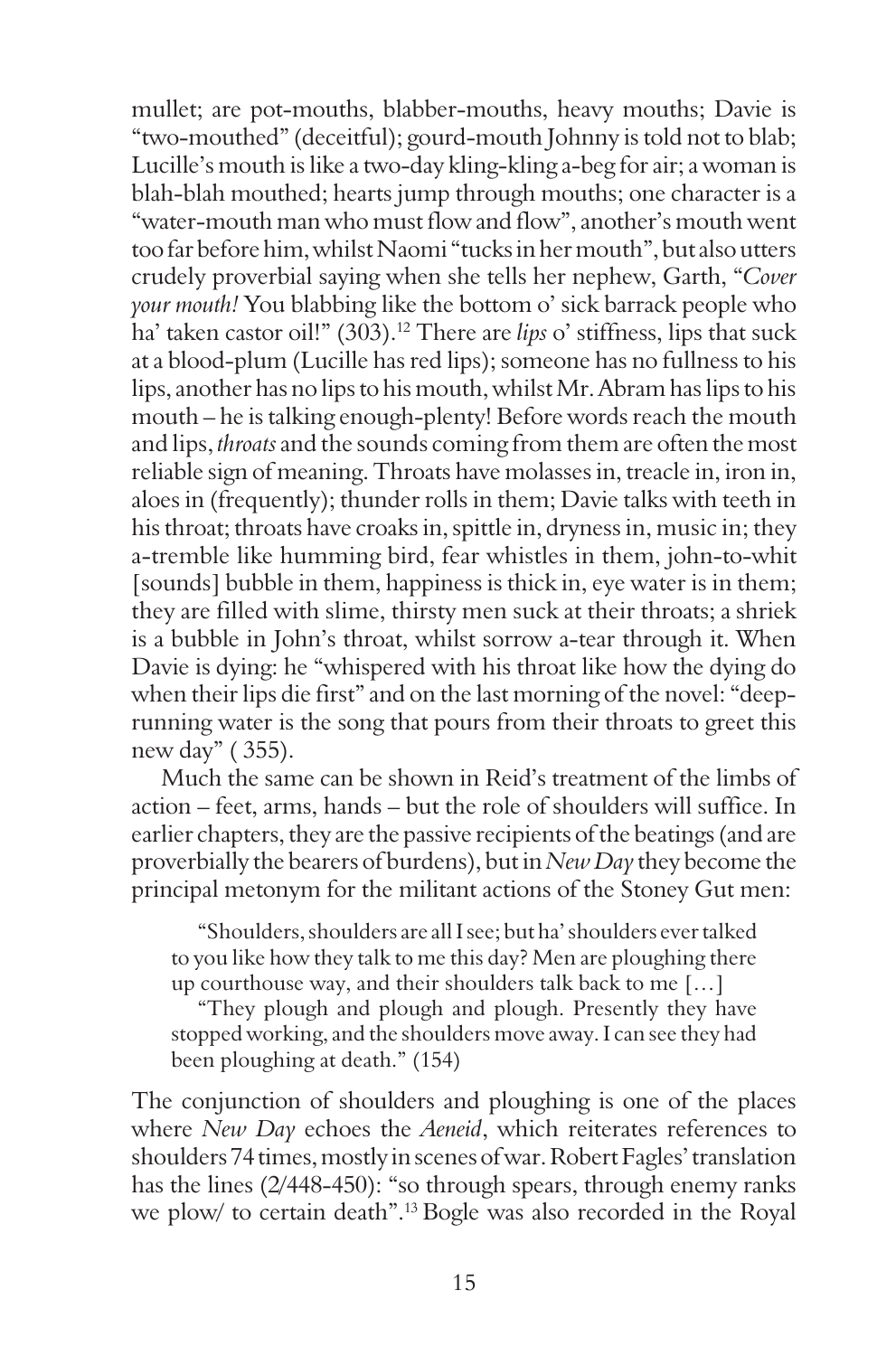Commission (which Reid studied and used) as saying his people would be "compelled to put shoulders to the wheel" if matters got any worse.<sup>14</sup> But if shoulders signify the actions of the hitherto powerless entering history with their bodies, the image also suggests, more ambivalently, that it is the shoulders that act rather than conscious minds. "Morant Bay men are coming with their shoulders ready to talk":

[...] Then I do no' see Custos any more, for he is gone to his knees. Men say he prayed then to Deacon; but from where I am, *Deacon shoulders worked in conversation.* When they stopped talking, redder was his cutlass.

Then all the *shoulders* are standing straight now and turning back to us, finished. (164)

If the body thinks, feels and perceives, *mind* is also embodied. For instance, *mind* turns back, walks back, jumps, has gone on, has gone long distance, is working hard, is *carried* by perceptions, is looking on, talks of secret things; Johnny speaks *from* his mind (ie inadvertently); mind goes from them; memory is pricking, knocks at minds; minds are sealed; things … ha' lately grown in my mind; mind reads of things not written, says right, has stood up, and many more.

What Reid achieves in Part One, is a reliteralisation of the dead metaphors of embodiment buried in language. He does this through foregrounding their literal physicality, by revisiting the proverbial speech of older, rural Jamaican patwa, and by using more consciously modernist defamiliarisation strategies – actually traditional rhetorical devices such as *anthimeria* (using one part of speech as if it was another) as in Davie's question "Is that what will bacon we, wine we?" (64); or *anastrophe* (a reversal of the usual syntactic order) such as "Buttoned is his coat" (127), or *prosopopoeia* (personification) such as "Quill has finished scratching on paper now" (126).

### *6. Nature Within and Without*

Embodiment is frequently associated with external nature – with Jamaica's flora and fauna, weather and food. The associations identify particular characters and their similarities to or differences from others. In its totality, the network of human-animal linkages presents the young John Campbell's way of seeing the world and, by implication, Reid's vision of nation that exists in all its physicality, if not yet in its political and social arrangements. And as Paul Gilroy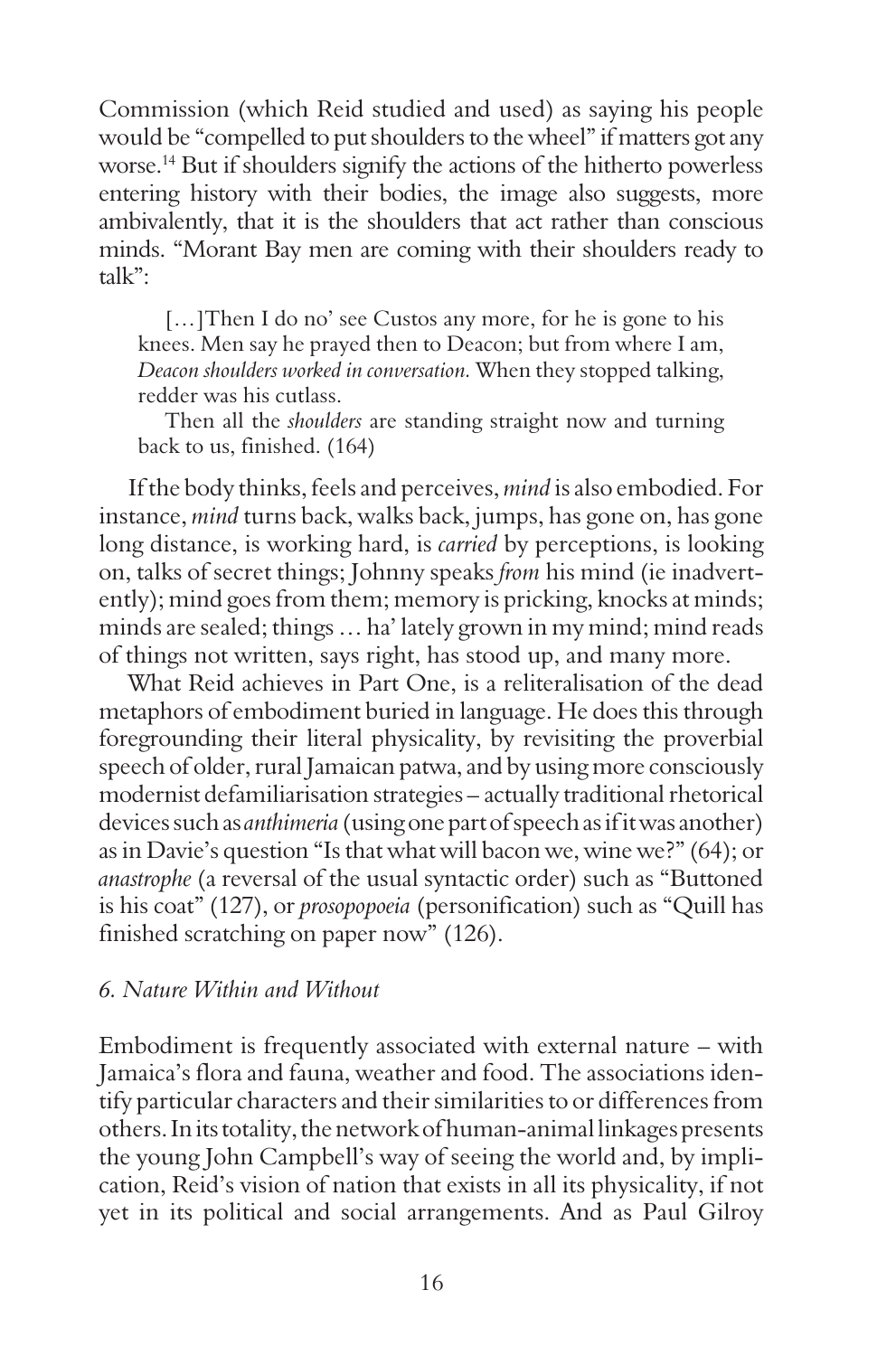argues, "a sense of the body's place in the natural world can provide [...] a social ecology and an alternative rationality that articulate a cultural and moral challenge to the exploitation and domination of "the nature within us and without us".15

Animal images constitute the most numerous and significant elements of connection. Again, there are significant differences of frequency and mode of use between Part One and Parts Two and Three, and whilst the change diminishes the novel's textual richness, it does indicate Reid's creative realisation that his adult narrator has lost the heightened vision he had as a child.

The most striking presence is the horse – an iconic image for Reid. It references Edna Manley's epochal sculpture, *Horse of the Morning* (1943), which Reid also uses in the title of his biography of Norman Manley, *Horses of the Morning* (1985), and the fact that the Manleys rode and bred horses at Drumblair.16 In *New Day,* the horse is an Homeric epithet for Davie who is seen "railing and prancing like colthorse" and "goes to his feet like a yearling" (68). Whilst Pa John's shoulders are "like stallions", and though "colt horse can no' have shoulders like stallions", when Davie carries Johnny, "Stallion eagerness is a-ripple against me shoulder" (84) and he is "a young stallion a-stride without fear" (116). By contrast, "Red is the Inspector's face as he champs his moustache like pasture horse mouthing dry grass" (143); Martha, the innkeeper, is described by Davie as "a payable mare" and later in the novel, John Campbell disparages his nephew John Creary, son of Davie and Lucille, when he says, "Two high-bred colts ha' mated and brought a good cart-horse" (262). Horses and carts also provide proverbial sayings such as "young men must be strong like boar and quick like goat and with breath like racehorse of St Dorothy's parish" (130). By Part Three, though, the sayings have become markedly "old-school" and sententious: "You teach young colt to haul a log so he knows how to brace to the pull" (277), or "young colt that does no' frisk will be no good for the long pull ahead" (327).

Bulls/steers and cows provide another source of reference. Pa John's Homeric epithet is "leader bull", though when he is in a bad temper he is "a bad steer coming from the branding pen". When he leads his family to presumed safety after the defeat of the rebellion, "My father has the strength of ten; a leader-bull is he, leading his herd to the high places" (179), and Davie is sure that the rest of his family will be safe after his death, since, "they will no' harm the herd since leader-bull is dead" (190). Steers (castrated bulls) are of course frequently yoked, and when Davie is arrested, "Constables have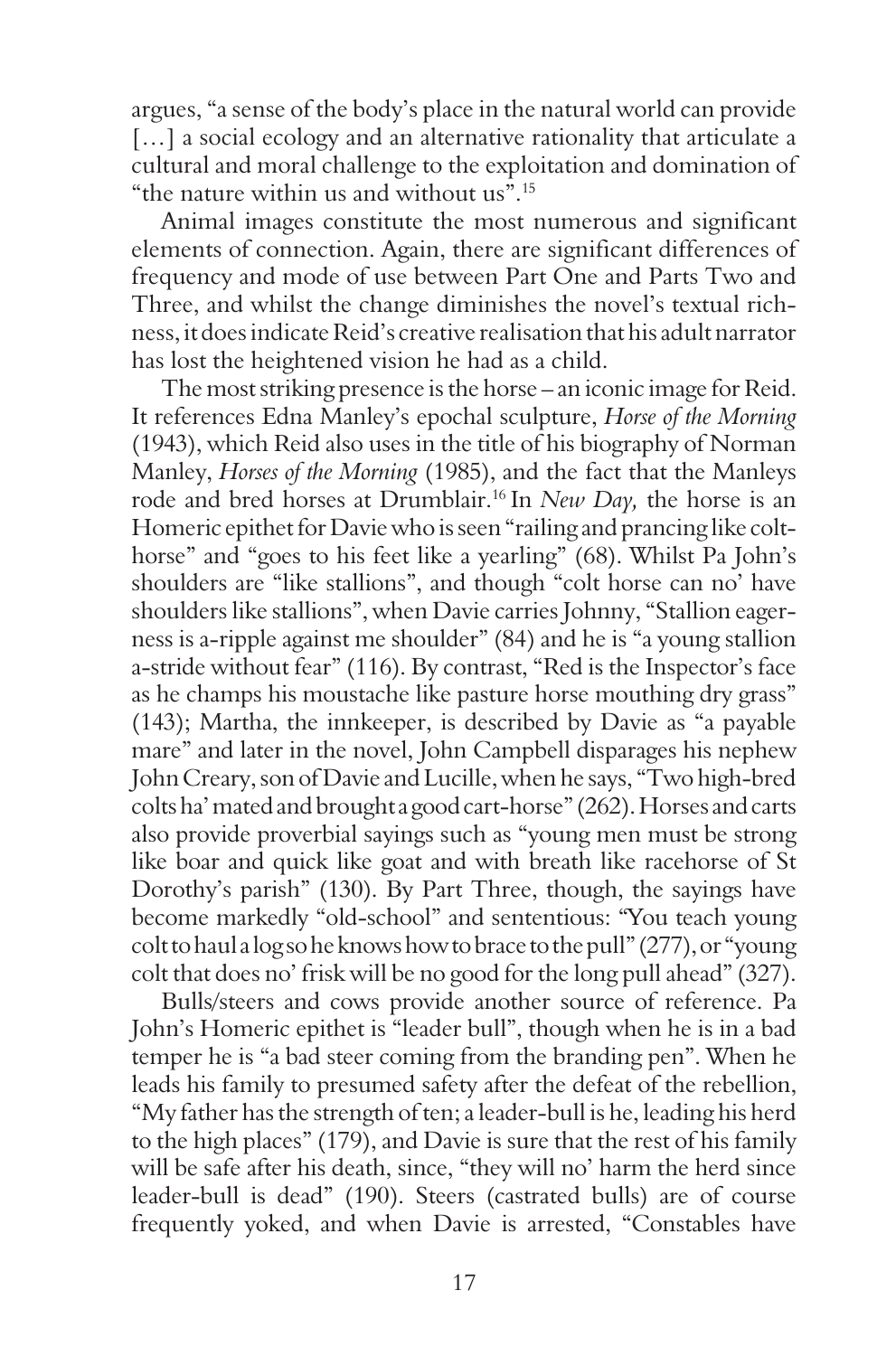turned my bro' Davie into a cotter-head plough-steer" (116); chained with Mr Abram, and two Morant Bay men "all are joined together by a long iron bar 'twixt them", an image that also recalls the slave coffle. When the crowd releases the men, they are like plough steers "racing for clear pastures" (117). The metaphor of emasculation is also one that John Campbell attaches to his weakly brother Zekiel, in the rather obvious innuendo that he has been unhappy in marriage "for he was no' born with the cut of a leader-bull" (259). Bovines also provide images for insult as in Johnny's description of the Whites at Dr Creary's dinner party: "You red-faced back-draw bulls and your stringy cows!" (229), whilst leader bulls contrast with biddable "heavy belly pasture bulls" (the other estate owners) whom Garth's persuasion fits "with nose rings" (324).

Mules have a slightly less prominent metaphoric presence, though Pa John is a "stubborn hamper-mule", Mr Abram "is broad in the back like penny-a-ride donkey at Morant Bay Fair" and Naomi curses Garth for his caution/cowardice as a "Dam' mongrel mule".

Dogs feature as images of both aggression and victimhood. The angry Davie's voice "sounds like a butcher-dog… when it can get no scrap meat" (82), and the disappointed Aaron Dacre is like "a strayed dog in a strange town watching the sun set and night come with rainclouds" (80). Whilst Deacon Bogle has the ferocity of a "hunterdog", other canine images are of vulnerability. When the redcoats are ready to "shoot we down like dogs", when they are "thick around the Bay like fleas on a mangy dog", all Pa John can manage is watchfulness, "his head held like a pointer dog", and when he and Manuel are slain, " we run in little circles like wounded hound-dogs" (189). Later, when Lucille reproves Davie's self-indulgence when he rejects Creary's suggestion that he should give evidence to the Commission, "My bro' is like a house dog what has been slapped" (212). The most extended dog/hound metaphor comes in Davie's explosion of rage over what he sees as the Commission's hypocrisy:

Down on other people go the hounds o' Britain, running without leash, savaging and mauling the poor ones who have been sinful 'cause they talked for freedom. Then when we bowels ha' been ripped out, Mother England plays like soft and begin to holler that she did no' want it so; that the well-trained hounds she has sent out ha' only gone mad because they scented blood. (212).

Creatures of the small peasantry such as hogs and lambs provide paired comparisons. When Davie unwillingly kneels for family prayers, he looks to Johnny like an "overgrown lambkin", so when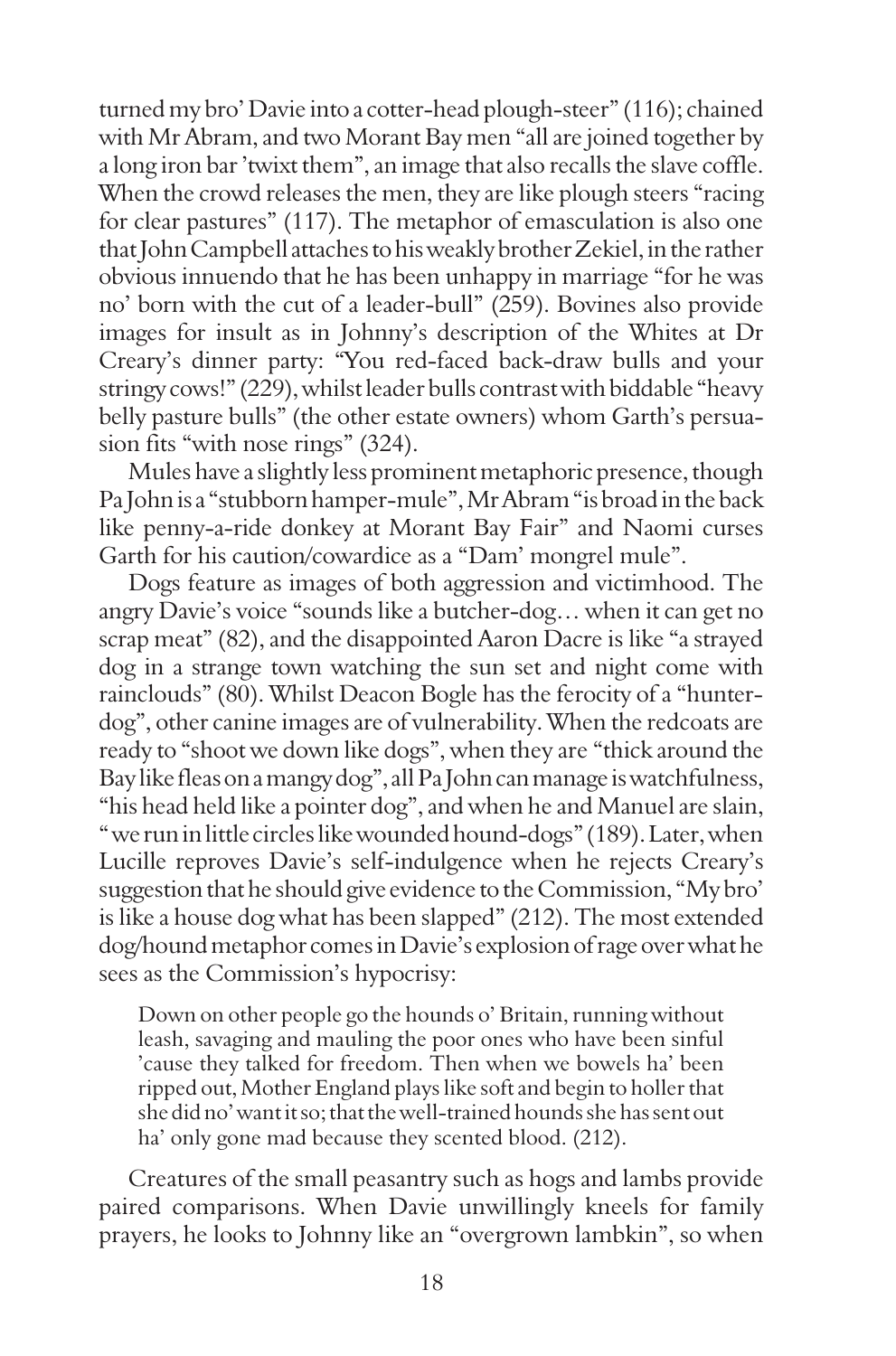he describes his shock over Davie's anger, the images of boar and lamb readily connect. Gone are the "two spring lambs what dance at his mouth every time my bro' laughs" and in their place "teeth are wild boar's tearing down Wareika Mount." (75). Porcine images connect the overfed, parvenu black empire loyalist Zaccy O'Gilvie who "slops his coffee like hog at buttery door" (124) to the fat German Custos who orders the Morant Bay shootings, though, at Bogle's hands, the German boar becomes a sacrificial lamb. Here, the description (whilst metaphorically ingenious in describing Bogle as if he was the shepherd of a myalist cult – which he was not) is quite implausibly complex in Johnny's mouth: "Shepherd Bogle's German lamb comes. Fat he is, fed on young spring grass and running water 'gainst the time when he must come to Bogle" (164). But if this does not sound like Johnny, it shows how determined Reid is to rift the texture of *New Day* with the ore of human-animal reference.

Other images drawn from Jamaica's fauna draw on more conventional constructs of higher and lower orders of nature, with birds as symbols of beauty, fragility, and sometimes warning, whilst snakes, worms, insects and fish represent the furthest point from the divine. The angry Davie's face is like that of a yellow snake with "two eyes like glass marbles" (72), and "Nanka snake hissing from stonehole is Davie" (191). In the crowds pressing in on him in front of the Morant Bay courthouse, Johnny is "a worm in a calaloo field" (140), whilst hiding from the Maroons on Morant Cay he is a "tumblebug in the mud" (197) … "a congo worm in a farmyard thick with moulting hens. I do no' know what I am" (198). And when the hurricane devastates the Cay, the survivors become "a long snake o' humans grovelling along in the dark" (247).

The corrupt Pastor Humphrey is "a tall and pale conger eel" with "fish-eyes a-stare" (85); giving his sermon, his "long neck shot out, then drew back into his cassock like iguana in stonehole"; "pigeon acoo in his voice, but yellow snake looking out o' his eyes" (89). Johnny both applies such negative images to himself ("oyster at rock-bottom, me, my mouth pouting" (105) and records those turned against him, such as Naomi's put-down for playing force-ripe man: "Johnny Piper turned Kingfish" (114), or Ma Tamah's "Coo here! […] When since kling-kling turn into hawk-bird? *Heh!*" Johnny reflects: "Good it is to hear her laugh, but when Mother says *heh!* like that, all of your manhood is gone, and smaller than calaloo worm you feel. Is funny it how your breeches drop off any time Mother says *heh!"* (177). Part One has a good deal of that kind of witty (and suggestive) earthiness.